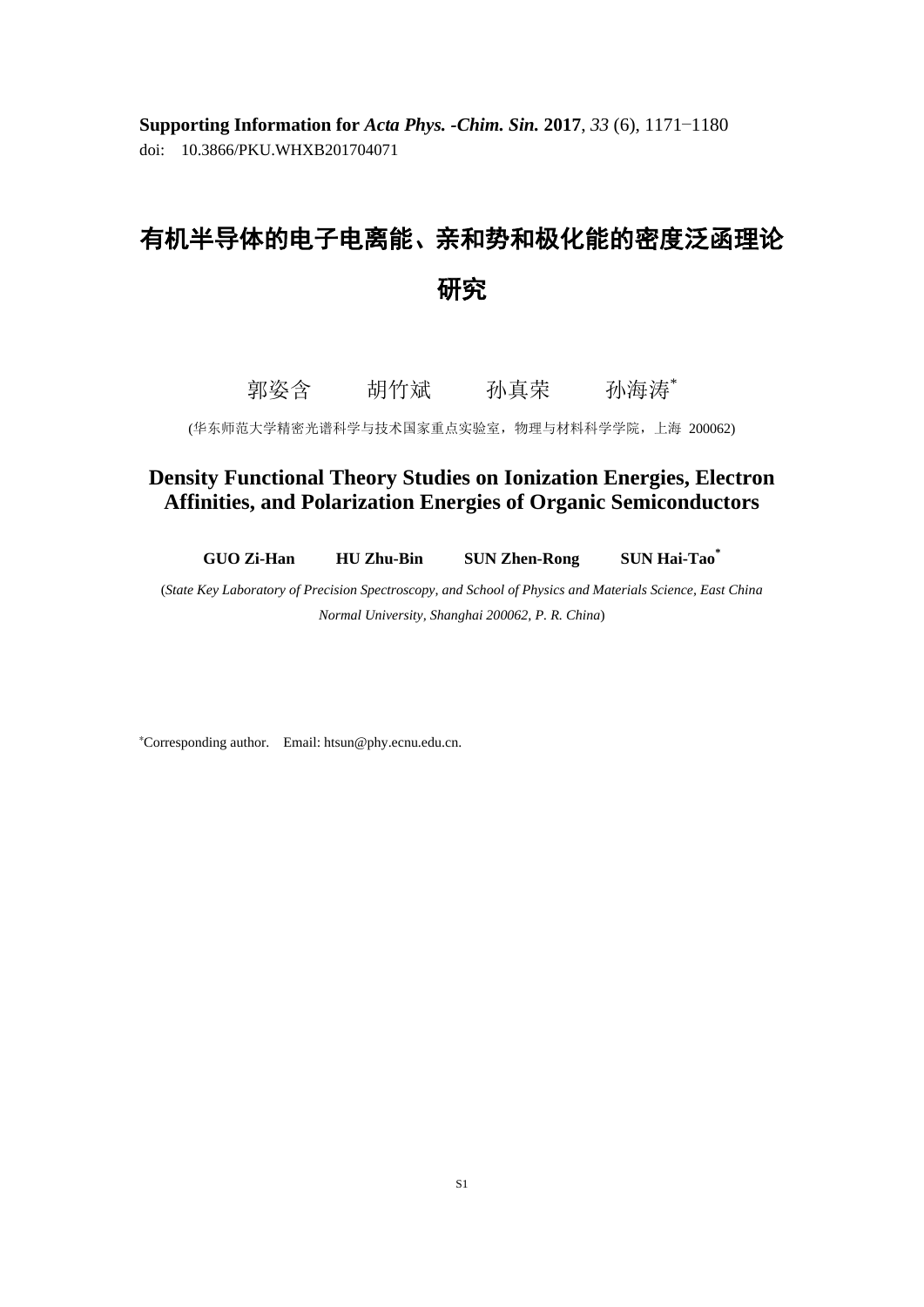## 表 S1 在 PBE/6-31G(*d*)水平下计算的固态和气态下各分子轨道能量(−ε $_{\tt{HOMO}}^{\rm{s}},\;$ −ε $_{\tt{LUMO}}^{\rm{g}}$ λ −ε $_{\tt{LUMO}}^{\rm{g}}$ )、垂直电离能(IP $_{\tt{V}}^{\rm{s}}$ AlIP $_{\tt{V}}^{\rm{g}}$ )、 亲和势**(** 和 **)**以及由 **UPS** 和 **IPES** 测得的实验值**(IPUPS**和 **EAIPES)(**其中上标 **s** 和 **g** 代表固态和气态**)**

Table S1  $\;$  Calculated orbital energies  $(-\varepsilon_{\rm HOMO}^{\rm s},\ -\varepsilon_{\rm LUMO}^{\rm s}$  and  $\;-\varepsilon_{\rm HOMO}^{\rm g},\ -\varepsilon_{\rm LUMO}^{\rm g}),$  vertical ionization energies (IP $_{\rm V}^{\rm s}$  and  $\;$ IP $_{\rm V}^{\rm g})$  and  $v$ ertical electron affinities (EA $^s_V$  and  $EA^g_V$ ) in solid state (s) and gas phase (g) at the PBE/6-31G(*d*) level and the experimental IP<sub>UPS</sub> and

| <b>Molecule</b> | $-\varepsilon_{\underline{\text{HOMO}}}^{\mathrm{g}}$ | $IP^g_V$ | $-\varepsilon_{\underline{\text{LUMO}}}^{\stackrel{}{\mathcal{B}}}$ | $EA_V^g$ | $-\varepsilon_{\text{HOMO}}^{\text{s}}$ | $IP_{V}^{s}$ | $-\varepsilon_{\text{LUMO}}^{\text{s}}$ | $EA_V^s$ | IP <sub>UPS</sub> | <b>EA<sub>IPES</sub></b> |
|-----------------|-------------------------------------------------------|----------|---------------------------------------------------------------------|----------|-----------------------------------------|--------------|-----------------------------------------|----------|-------------------|--------------------------|
| 1TPD            | 4.04                                                  | 5.44     | 1.45                                                                | $-1.76$  | 4.14                                    | 4.74         | 1.56                                    | 0.89     | 5.10 <sup>1</sup> |                          |
| 2NPD            | 4.08                                                  | 5.46     | 1.82                                                                | 0.48     | 4.18                                    | 4.77         | 1.90                                    | 1.35     | $5.20^2$          | $1.52^{3}$               |
| 3YCP            | 4.54                                                  | 6.03     | 1.41                                                                | $-0.71$  | 4.62                                    | 5.26         | 1.44                                    | $-0.46$  | $5.61^2$          |                          |
| 4Alq3           | 4.53                                                  | 6.14     | 2.34                                                                | 0.20     | 4.68                                    | 5.39         | 2.40                                    | 1.26     | $5.57^{1}$        | $1.96^{3}$               |
| 5mCP            | 4.79                                                  | 6.38     | 1.51                                                                | $-0.04$  | 4.84                                    | 5.51         | 1.51                                    | 0.90     | $5.98^{2}$        |                          |
| 6BCP            | 4.96                                                  | 6.90     | 1.95                                                                | 0.22     | 5.18                                    | 6.08         | 2.07                                    | 1.28     | $6.30^{4}$        | $1.56^{5}$               |
| 7Bphen          | 5.08                                                  | 7.07     | 2.14                                                                | 0.34     | 5.31                                    | 6.22         | 2.25                                    | 1.42     | $6.40^{6,7}$      |                          |
| 8DPNTCI         | 5.91                                                  | 7.62     | 3.83                                                                | 1.89     | 6.01                                    | 6.81         | 3.85                                    | 2.93     | 7.40 <sup>1</sup> |                          |
| 9TCNQ           | 6.72                                                  | 8.79     | 5.21                                                                | 3.10     | 6.47                                    | 7.29         | 4.95                                    | 4.10     | $7.40^{8}$        | $4.20^{9}$               |
| 10MPMP          | 4.02                                                  | 5.70     | 0.58                                                                | $-1.11$  | 4.11                                    | 4.98         | 0.71                                    | $-0.13$  | $5.40^{10}$       | $0.05^{10}$              |
| 11NTCDA         | 6.83                                                  | 9.15     | 4.50                                                                | 2.40     | 6.77                                    | 7.95         | 4.33                                    | 3.32     | $7.97^{5}$        | $4.02^{5}$               |
| 12mPTCDI        | 5.44                                                  | 7.16     | 3.89                                                                | 2.21     | 5.37                                    | 6.02         | 3.82                                    | 3.20     | $6.60^{11}$       | $3.95^{11}$              |
| 13PTCDA         | 5.91                                                  | 7.68     | 4.34                                                                | 2.61     | 5.69                                    | 6.36         | 4.14                                    | 3.49     | $6.60^{12}$       | $3.90^{12}$              |
| <b>MAD</b>      |                                                       |          |                                                                     |          | 1.09                                    | 0.32         | 0.43                                    | 0.41     |                   |                          |

**EAIPES values measured by UPS and IPES.**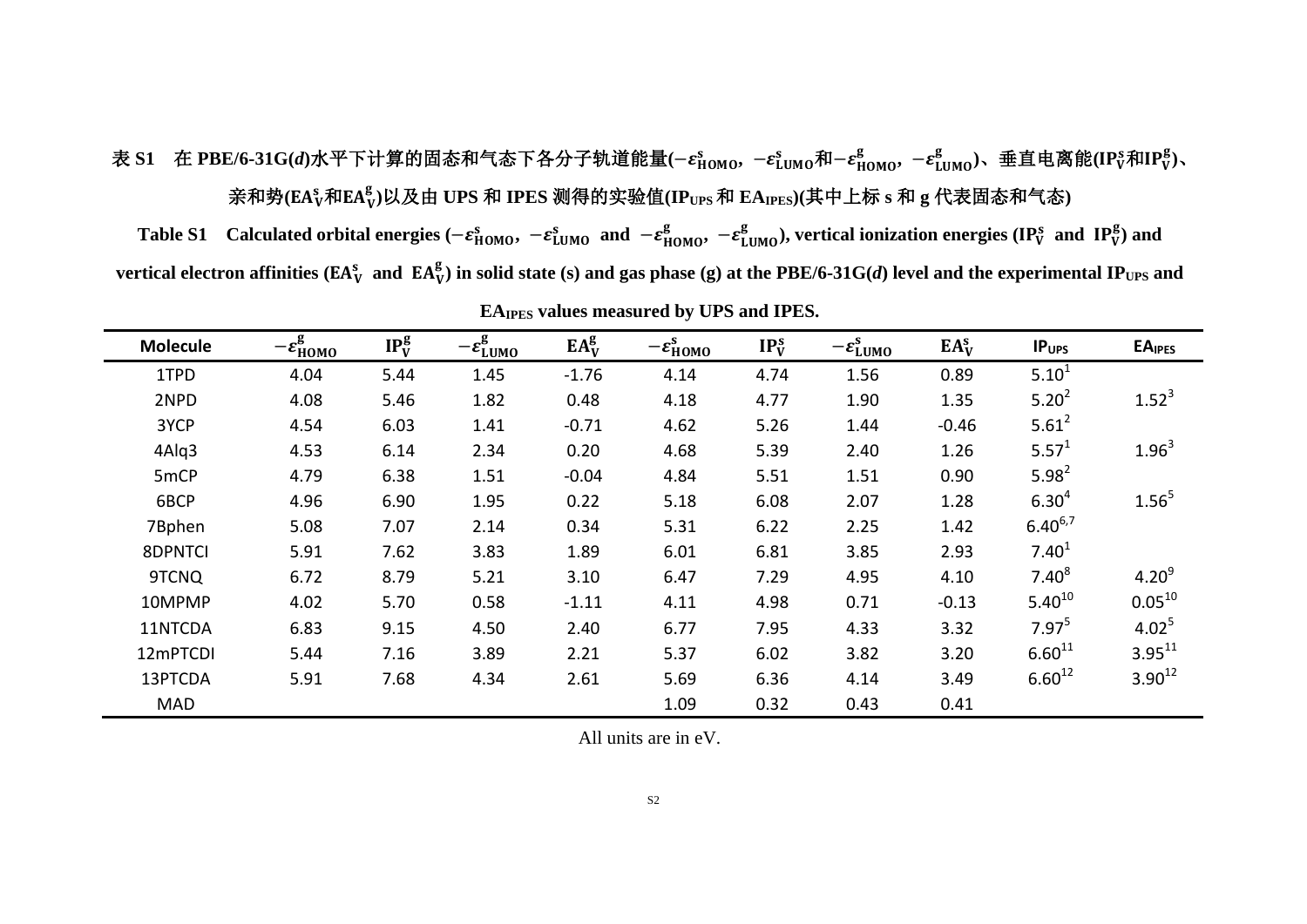## 表 S2 在 B3LYP/6-31G(*d*)水平下计算的固态和气态下各分子轨道能量(−ε $_{\rm{HOMO}}^{\rm{s}}$ , −ε $_{\rm{LUMO}}^{\rm{g}}$ , −ε $_{\rm{LUMO}}^{\rm{g}}$ )、垂直电离能(IP $_{\rm{V}}^{\rm{s}}$ AlIP $_{\rm{V}}^{\rm{g}}$ )、 亲和势**(** 和 **)**以及由 **UPS** 和 **IPES** 测得的实验值**(IPUPS**和 **EAIPES)(**其中上标 **s** 和 **g** 代表固态和气态**)**

Table S2  $\;$  Calculated orbital energies ( $-\varepsilon_{\rm{HOMO}}^{\rm{s}},\;-\varepsilon_{\rm{LUMO}}^{\rm{g}}$  and  $\;-\varepsilon_{\rm{HOMO}}^{\rm{g}},\;-\varepsilon_{\rm{LUMO}}^{\rm{g}})$ , vertical ionization energies (IP $_{\rm{V}}^{\rm{s}}$  and  $\;$ IP $_{\rm{V}}^{\rm{g}}$ ) and  $\bf v$ ertical electron affinities (EA $^{\rm g}_{\rm V}$  and EA $^{\rm g}_{\rm V}$ ) in solid state (s) and gas phase (g) at the B3LYP/6-31G(*d*) level and the experimental IP $_{\rm UPS}$ 

| <b>Molecule</b> | $-\varepsilon_{\underline{\text{HOMO}}}^{\text{g}}$ | $IP^g_V$ | $-\varepsilon_{\underline{\rm LUMO}}^{\rm g}$ | $EA_V^g$ | $-\varepsilon_{\text{HOMO}}^{\text{s}}$ | $IP_{V}^{s}$ | $-\varepsilon_{\text{LUMO}}^{\text{s}}$ | $EA_V^s$ | IP <sub>UPS</sub> | <b>EA<sub>IPES</sub></b> |
|-----------------|-----------------------------------------------------|----------|-----------------------------------------------|----------|-----------------------------------------|--------------|-----------------------------------------|----------|-------------------|--------------------------|
| 1TPD            | 4.68                                                | 5.71     | 0.78                                          | $-0.37$  | 4.77                                    | 4.99         | 0.88                                    | 0.61     | $5.10^{1}$        |                          |
| 2NPD            | 4.71                                                | 5.73     | 1.13                                          | 0.11     | 4.81                                    | 5.03         | 1.20                                    | 0.98     | $5.20^2$          | $1.52^{3}$               |
| 3YCP            | 5.21                                                | 6.32     | 0.68                                          | $-0.42$  | 5.27                                    | 5.53         | 0.77                                    | 0.51     | $5.61^2$          |                          |
| 4Alq3           | 5.20                                                | 6.41     | 1.68                                          | 0.47     | 5.36                                    | 5.67         | 1.73                                    | 1.42     | $5.57^{1}$        | $1.96^{3}$               |
| 5mCP            | 5.45                                                | 6.62     | 0.75                                          | $-0.40$  | 5.50                                    | 5.77         | 0.82                                    | 0.55     | $5.98^{2}$        |                          |
| 6BCP            | 5.78                                                | 7.15     | 1.28                                          | $-0.02$  | 5.92                                    | 6.30         | 1.40                                    | 1.05     | $6.30^{4}$        | $1.56^{5}$               |
| 7Bphen          | 5.97                                                | 7.36     | 1.46                                          | 0.10     | 6.08                                    | 6.46         | 1.57                                    | 1.21     | $6.40^{6,7}$      |                          |
| 8DPNTCI         | 6.94                                                | 8.13     | 3.34                                          | 1.89     | 6.94                                    | 7.26         | 3.34                                    | 2.91     | 7.40 <sup>1</sup> |                          |
| 9TCNQ           | 7.33                                                | 8.88     | 4.82                                          | 3.22     | 7.07                                    | 7.36         | 4.53                                    | 4.20     | $7.40^{8}$        | $4.20^{9}$               |
| 10MPMP          | 4.85                                                | 6.08     | $-0.14$                                       | $-1.40$  | 4.94                                    | 5.35         | $-0.02$                                 | $-0.43$  | $5.40^{10}$       | $0.05^{10}$              |
| 11NTCDA         | 7.69                                                | 9.35     | 4.00                                          | 2.38     | 7.48                                    | 8.01         | 3.81                                    | 3.29     | 7.97 <sup>5</sup> | $4.02^{5}$               |
| 12mPTCDI        | 6.00                                                | 7.29     | 3.46                                          | 2.18     | 5.90                                    | 6.11         | 3.37                                    | 3.15     | $6.60^{11}$       | $3.95^{11}$              |
| 13PTCDA         | 6.47                                                | 7.80     | 3.91                                          | 2.59     | 6.22                                    | 6.45         | 3.68                                    | 3.45     | $6.60^{12}$       | $3.90^{12}$              |
| <b>MAD</b>      |                                                     |          |                                               |          | 0.41                                    | 0.13         | 0.27                                    | 0.51     |                   |                          |

| and EA <sub>IPES</sub> values measured by UPS and IPES. |  |  |  |  |  |
|---------------------------------------------------------|--|--|--|--|--|
|---------------------------------------------------------|--|--|--|--|--|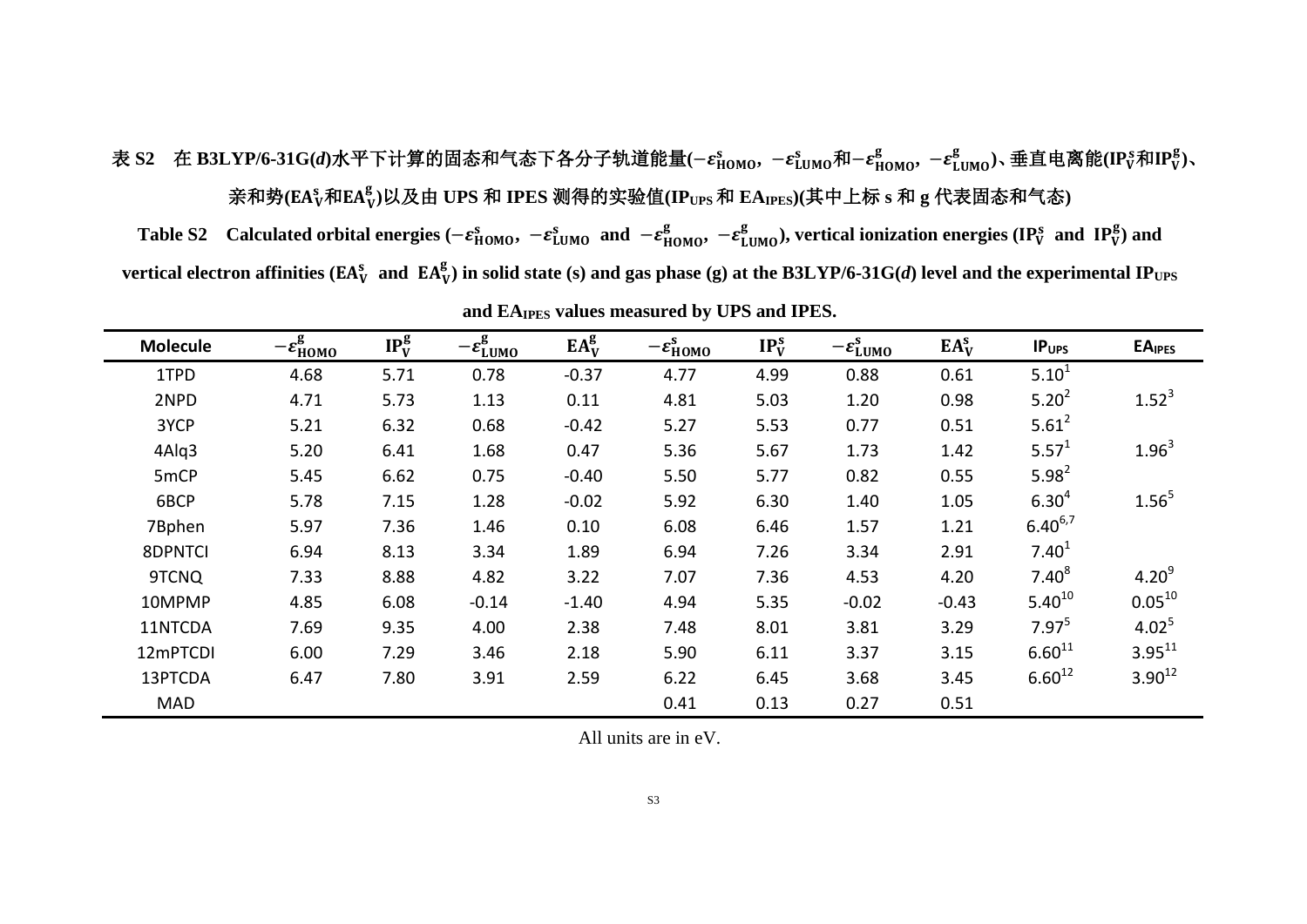## 表 S3 在 BMK/6-31G(*d*)水平下计算的固态和气态下各分子轨道能量(−ε $_{\tt{HOMO}}^{\rm{s}},\,$ −ε $_{\tt{LUMO}}^{\rm{g}}$ λ −ε $_{\tt{LUMO}}^{\rm{g}}$ )、垂直电离能(IP $_{\tt{V}}^{\rm{s}}$ AlIP $_{\tt{V}}^{\rm{g}}$ )、 亲和势**(** 和 **)**以及由 **UPS** 和 **IPES** 测得的实验值**(IPUPS**和 **EAIPES)(**其中上标 **s** 和 **g** 代表固态和气态**)**

Table S3  $\;$  Calculated orbital energies ( $-\varepsilon_{\rm{HOMO}}^{\rm{s}},\;-\varepsilon_{\rm{LUMO}}^{\rm{g}}$  and  $\;-\varepsilon_{\rm{HOMO}}^{\rm{g}},\;-\varepsilon_{\rm{LUMO}}^{\rm{g}})$ , vertical ionization energies (IP $_{\rm{V}}^{\rm{s}}$  and  $\;$ IP $_{\rm{V}}^{\rm{g}}$ ) and  $v$ ertical electron affinities (EA $^s_V$  and  $EA^g_V$ ) in solid state (s) and gas phase (g) at the BMK/6-31G(*d*) level and the experimental IP<sub>UPS</sub> and

| <b>Molecule</b> | $-\varepsilon_{\underline{HOMO}}^{\mathrm{g}}$ | $IP_V^g$ | $-\varepsilon_{\underline{\rm LUMO}}^{\rm g}$ | $EA_V^g$ | $-\varepsilon_{\text{HOMO}}^{\text{s}}$ | $IP_{V}^{s}$ | $-\varepsilon_{\text{LUMO}}^{\text{s}}$ | $EA_V^s$ | IP <sub>UPS</sub> | <b>EA<sub>IPES</sub></b> |
|-----------------|------------------------------------------------|----------|-----------------------------------------------|----------|-----------------------------------------|--------------|-----------------------------------------|----------|-------------------|--------------------------|
| 1TPD            | 5.35                                           | 5.99     | 0.10                                          | $-0.62$  | 5.46                                    | 5.28         | 0.22                                    | 0.41     | $5.10^{1}$        |                          |
| 2NPD            | 5.39                                           | 6.01     | 0.44                                          | $-0.23$  | 5.51                                    | 5.31         | 0.53                                    | 0.65     | $5.20^2$          | $1.52^{3}$               |
| 3YCP            | 5.92                                           | 6.63     | 0.02                                          | $-0.73$  | 6.00                                    | 5.86         | 0.12                                    | 0.23     | $5.61^2$          |                          |
| 4Alq3           | 5.95                                           | 6.74     | 0.99                                          | 0.19     | 6.13                                    | 6.03         | 1.05                                    | 1.16     | $5.57^{1}$        | $1.96^{3}$               |
| 5mCP            | 6.18                                           | 6.94     | 0.07                                          | $-0.71$  | 6.25                                    | 6.11         | 0.16                                    | 0.26     | $5.98^{2}$        |                          |
| 6BCP            | 6.53                                           | 7.38     | 0.62                                          | $-0.21$  | 6.68                                    | 6.53         | 0.76                                    | 0.91     | $6.30^{4}$        | $1.56^{5}$               |
| 7Bphen          | 6.73                                           | 7.62     | 0.81                                          | $-0.07$  | 6.86                                    | 6.72         | 0.94                                    | 1.08     | $6.40^{6,7}$      |                          |
| 8DPNTCI         | 7.77                                           | 8.61     | 2.82                                          | 1.89     | 7.78                                    | 7.68         | 2.83                                    | 2.92     | 7.40 <sup>1</sup> |                          |
| 9TCNQ           | 8.05                                           | 9.07     | 4.40                                          | 3.35     | 7.79                                    | 7.54         | 4.11                                    | 4.33     | $7.40^{8}$        | $4.20^{9}$               |
| 10MPMP          | 5.63                                           | 6.39     | $-0.87$                                       | $-1.70$  | 5.73                                    | 5.66         | $-0.74$                                 | $-0.71$  | $5.40^{10}$       | $0.05^{10}$              |
| 11NTCDA         | 8.53                                           | 9.64     | 3.49                                          | 2.39     | 8.31                                    | 8.29         | 3.28                                    | 3.30     | $7.97^{5}$        | $4.02^{5}$               |
| 12mPTCDI        | 6.67                                           | 7.51     | 3.02                                          | 2.19     | 6.58                                    | 6.33         | 2.94                                    | 3.17     | $6.60^{11}$       | $3.95^{11}$              |
| 13PTCDA         | 7.16                                           | 8.03     | 3.48                                          | 2.61     | 6.90                                    | 6.67         | 3.24                                    | 3.46     | $6.60^{12}$       | $3.90^{12}$              |
| <b>MAD</b>      |                                                |          |                                               |          | 0.35                                    | 0.23         | 0.75                                    | 0.64     |                   |                          |

**EAIPES values measured by UPS and IPES.**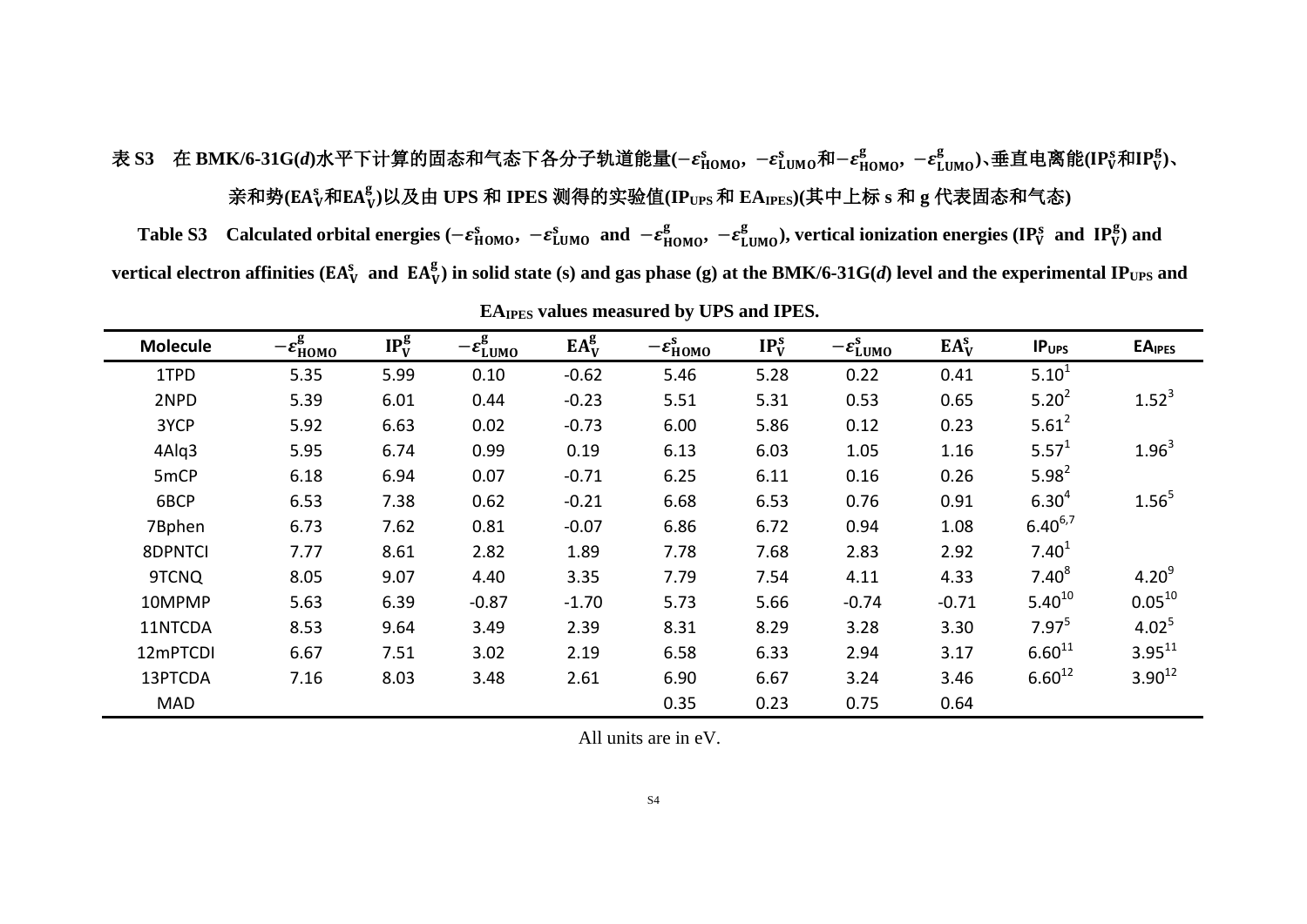## 表 S4 在 M062X/6-31G(*d*)水平下计算的固态和气态下各分子轨道能量(−ε $_{\rm{HOMO}}^{\rm{s}}$ , −ε $_{\rm{LUMO}}^{\rm{g}}$ , −ε $_{\rm{LUMO}}^{\rm{g}}$ )、垂直电离能(IP $_{\rm{V}}^{\rm{s}}$ AlIP $_{\rm{V}}^{\rm{g}}$ )、 亲和势**(** 和 **)**以及由 **UPS** 和 **IPES** 测得的实验值**(IPUPS**和 **EAIPES)(**其中上标 **s** 和 **g** 代表固态和气态**)**

Table S4  $-$  Calculated orbital energies ( $-\varepsilon^s_{\rm{HOMO}}, -\varepsilon^s_{\rm{LUMO}}$  and  $-\varepsilon^g_{\rm{HOMO}}, -\varepsilon^g_{\rm{LUMO}}$ ), vertical ionization energies (IP $^s_{\rm{V}}$  and  $-$  IP $^g_{\rm{V}}$ ) and  $\bf v$ ertical electron affinities (EA $^{\rm g}_{\rm V}$  and EA $^{\rm g}_{\rm V}$ ) in solid state (s) and gas phase (g) at the M062X/6-31G(*d*) level and the experimental IP $_{\rm UPS}$ 

| <b>Molecule</b> | $-\varepsilon_{\underline{HOMO}}^{\mathrm{g}}$ | $IP_V^g$ | $-\varepsilon_{\underline{\rm LUMO}}^{\rm g}$ | $EA_v^g$ | $-\varepsilon_{\text{HOMO}}^{\text{s}}$ | $IP_{V}^{s}$ | $-\varepsilon_{L\underline{UM}0}^s$ | $EA_V^s$ | IP <sub>UPS</sub> | <b>EA<sub>IPES</sub></b> |
|-----------------|------------------------------------------------|----------|-----------------------------------------------|----------|-----------------------------------------|--------------|-------------------------------------|----------|-------------------|--------------------------|
| 1TPD            | 5.88                                           | 6.31     | 0.00                                          | $-0.49$  | 6.00                                    | 5.60         | 0.13                                | 0.55     | $5.10^{1}$        |                          |
| 2NPD            | 5.93                                           | 6.33     | 0.32                                          | $-0.19$  | 6.05                                    | 5.63         | 0.41                                | 0.69     | $5.20^2$          | $1.52^{3}$               |
| 3YCP            | 6.45                                           | 6.95     | $-0.10$                                       | $-0.67$  | 6.53                                    | 6.18         | 0.00                                | 0.28     | $5.61^2$          |                          |
| 4Alq3           | 6.48                                           | 7.06     | 0.84                                          | 0.25     | 6.67                                    | 6.35         | 0.90                                | 1.23     | $5.57^{1}$        | $1.96^{3}$               |
| 5mCP            | 6.71                                           | 7.26     | $-0.05$                                       | $-0.66$  | 6.77                                    | 6.42         | 0.04                                | 0.31     | $5.98^{2}$        |                          |
| 6BCP            | 7.04                                           | 7.61     | 0.51                                          | $-0.09$  | 7.20                                    | 6.76         | 0.65                                | 1.03     | $6.30^{4}$        | $1.56^{5}$               |
| 7Bphen          | 7.24                                           | 7.85     | 0.68                                          | 0.04     | 7.37                                    | 6.94         | 0.81                                | 1.19     | $6.40^{6,7}$      |                          |
| 8DPNTCI         | 8.24                                           | 8.90     | 2.62                                          | 1.96     | 8.25                                    | 7.88         | 2.63                                | 3.01     | 7.40 <sup>1</sup> |                          |
| 9TCNQ           | 8.44                                           | 9.19     | 4.19                                          | 3.42     | 8.19                                    | 7.68         | 3.91                                | 4.41     | $7.40^{8}$        | $4.20^{9}$               |
| 10MPMP          | 6.21                                           | 6.71     | $-0.99$                                       | $-1.60$  | 6.31                                    | 6.00         | $-0.86$                             | $-0.60$  | $5.40^{10}$       | $0.05^{10}$              |
| 11NTCDA         | 8.96                                           | 9.79     | 3.26                                          | 2.44     | 8.75                                    | 8.45         | 3.07                                | 3.36     | $7.97^{5}$        | $4.02^{5}$               |
| 12mPTCDI        | 7.11                                           | 7.71     | 2.88                                          | 2.29     | 7.02                                    | 6.54         | 2.80                                | 3.28     | $6.60^{11}$       | $3.95^{11}$              |
| 13PTCDA         | 7.57                                           | 8.21     | 3.32                                          | 2.69     | 7.33                                    | 6.86         | 3.09                                | 3.55     | $6.60^{12}$       | $3.90^{12}$              |
| <b>MAD</b>      |                                                |          |                                               |          | 0.84                                    | 0.45         | 0.90                                | 0.58     |                   |                          |

**and EAIPES values measured by UPS and IPES.**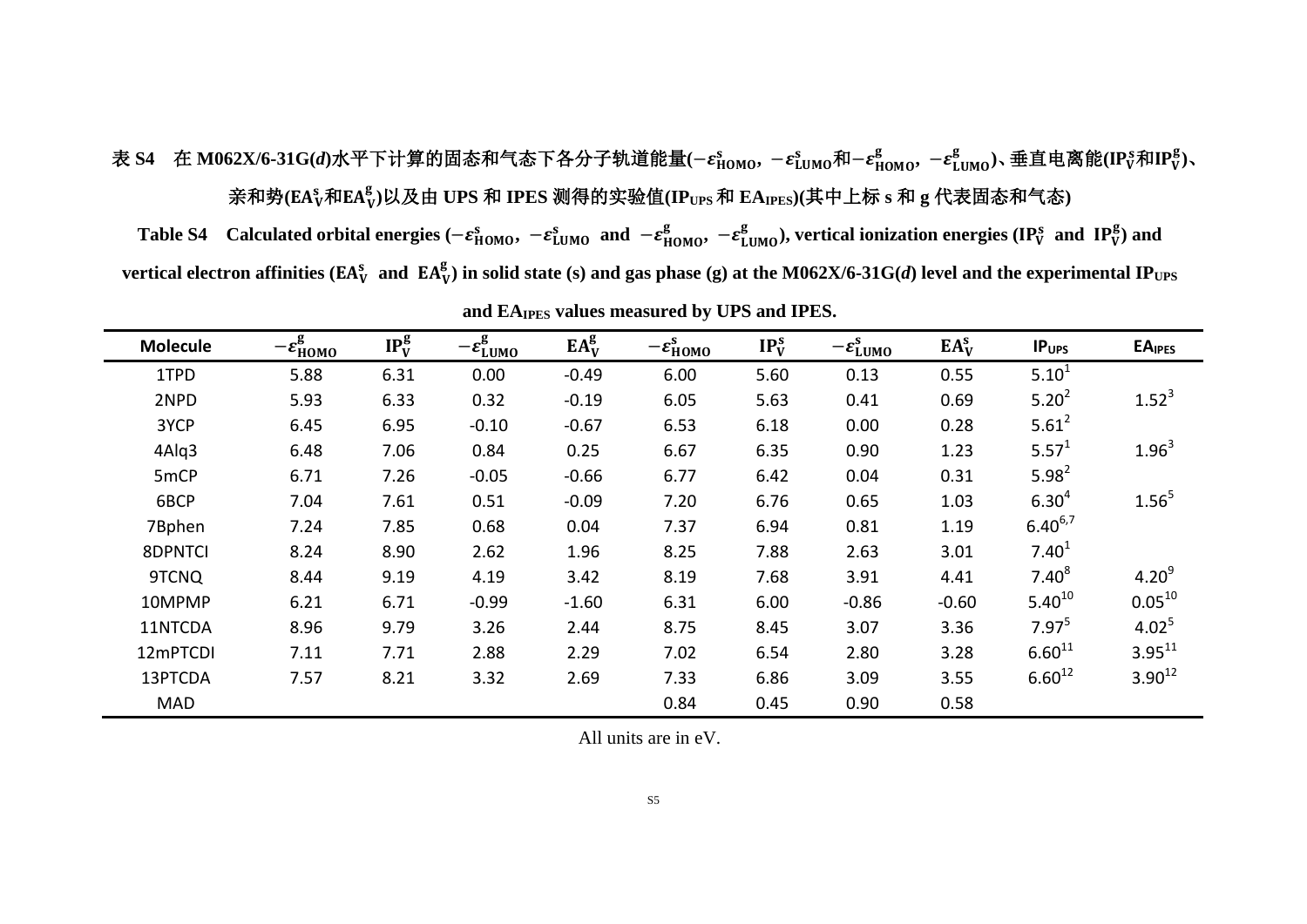## 表 S5 在 M06HF/6-31G(*d*)水平下计算的固态和气态下各分子轨道能量(−ε $_{\rm{HOMO}}^{\rm{s}},\;$ −ε $_{\rm{LUMO}}^{\rm{g}}$ λ −ε $_{\rm{LUMO}}^{\rm{g}}$ )、垂直电离能(IP $_{\rm{V}}^{\rm{s}}$ AlIP $_{\rm{V}}^{\rm{g}}$ )、 亲和势**(** 和 **)**以及由 **UPS** 和 **IPES** 测得的实验值**(IPUPS**和 **EAIPES)(**其中上标 **s** 和 **g** 代表固态和气态**)**

Table S5  $-$  Calculated orbital energies ( $-\varepsilon_{\rm{HOMO}}^{\rm{s}}, -\varepsilon_{\rm{LUMO}}^{\rm{g}}$  and  $- \varepsilon_{\rm{HOMO}}^{\rm{g}}, -\varepsilon_{\rm{LUMO}}^{\rm{g}}$ ), vertical ionization energies (IP $_{\rm{V}}^{\rm{s}}$  and  $-$  IP $_{\rm{V}}^{\rm{g}}$ ) and  $\bf v$ ertical electron affinities (EA $^{\rm g}_{\rm V}$  and EA $^{\rm g}_{\rm V}$ ) in solid state (s) and gas phase (g) at the M06HF/6-31G(*d*) level and the experimental IP<sub>UPS</sub>

| <b>Molecule</b> | $-\varepsilon_{\underline{HOMO}}^{\mathrm{g}}$ | $IP_V^g$ | $-\varepsilon_{\underline{\mathsf{LUMO}}}^\mathrm{g}$ | $EA_V^g$ | $-\varepsilon_{\text{HOMO}}^{\text{s}}$ | $IP_{V}^{s}$ | $-\varepsilon_{\text{LUMO}}^{\text{s}}$ | $EA_V^s$ | IP <sub>UPS</sub> | <b>EA<sub>IPES</sub></b> |
|-----------------|------------------------------------------------|----------|-------------------------------------------------------|----------|-----------------------------------------|--------------|-----------------------------------------|----------|-------------------|--------------------------|
| 1TPD            | 7.38                                           | 6.88     | $-1.10$                                               | $-0.63$  | 7.53                                    | 6.19         | $-0.94$                                 | 0.48     | $5.10^{1}$        |                          |
| 2NPD            | 7.44                                           | 6.89     | $-0.83$                                               | $-0.67$  | 7.59                                    | 6.21         | $-0.71$                                 | 0.25     | $5.20^2$          | $1.52^{3}$               |
| 3YCP            | 7.97                                           | 7.63     | $-1.24$                                               | $-1.07$  | 8.09                                    | 6.88         | $-1.11$                                 | $-0.09$  | $5.61^2$          |                          |
| 4Alq3           | 8.12                                           | 7.83     | $-0.36$                                               | $-0.04$  | 8.35                                    | 7.16         | $-0.27$                                 | 1.00     | $5.57^{1}$        | $1.96^{3}$               |
| 5mCP            | 8.25                                           | 7.93     | $-1.19$                                               | $-1.07$  | 8.34                                    | 7.10         | $-1.08$                                 | $-0.07$  | $5.98^{2}$        |                          |
| 6BCP            | 8.64                                           | 8.03     | $-0.59$                                               | $-0.16$  | 8.83                                    | 7.20         | $-0.42$                                 | 1.02     | $6.30^{4}$        | $1.56^{5}$               |
| 7Bphen          | 8.84                                           | 8.27     | $-0.44$                                               | $-0.04$  | 9.00                                    | 7.37         | $-0.28$                                 | 1.16     | $6.40^{6,7}$      |                          |
| 8DPNTCI         | 9.91                                           | 9.43     | 1.61                                                  | 2.06     | 9.95                                    | 8.40         | 1.65                                    | 3.14     | 7.40 <sup>1</sup> |                          |
| 9TCNQ           | 9.95                                           | 9.53     | 3.22                                                  | 3.60     | 9.72                                    | 8.04         | 2.95                                    | 4.62     | $7.40^{8}$        | $4.20^{9}$               |
| 10MPMP          | 7.87                                           | 7.33     | $-2.22$                                               | $-1.89$  | 7.99                                    | 6.63         | $-2.07$                                 | $-0.74$  | $5.40^{10}$       | $0.05^{10}$              |
| 11NTCDA         | 10.65                                          | 10.30    | 2.25                                                  | 2.55     | 10.45                                   | 8.97         | 2.06                                    | 3.48     | $7.97^{5}$        | $4.02^{5}$               |
| 12mPTCDI        | 8.58                                           | 8.19     | 2.02                                                  | 2.41     | 8.52                                    | 7.04         | 1.97                                    | 3.42     | $6.60^{11}$       | $3.95^{11}$              |
| 13PTCDA         | 9.06                                           | 8.70     | 2.46                                                  | 2.82     | 8.83                                    | 7.36         | 2.25                                    | 3.69     | $6.60^{12}$       | $3.90^{12}$              |
| <b>MAD</b>      |                                                |          |                                                       |          | 2.44                                    | 1.00         | 1.93                                    | 0.66     |                   |                          |

**and EAIPES values measured by UPS and IPES.**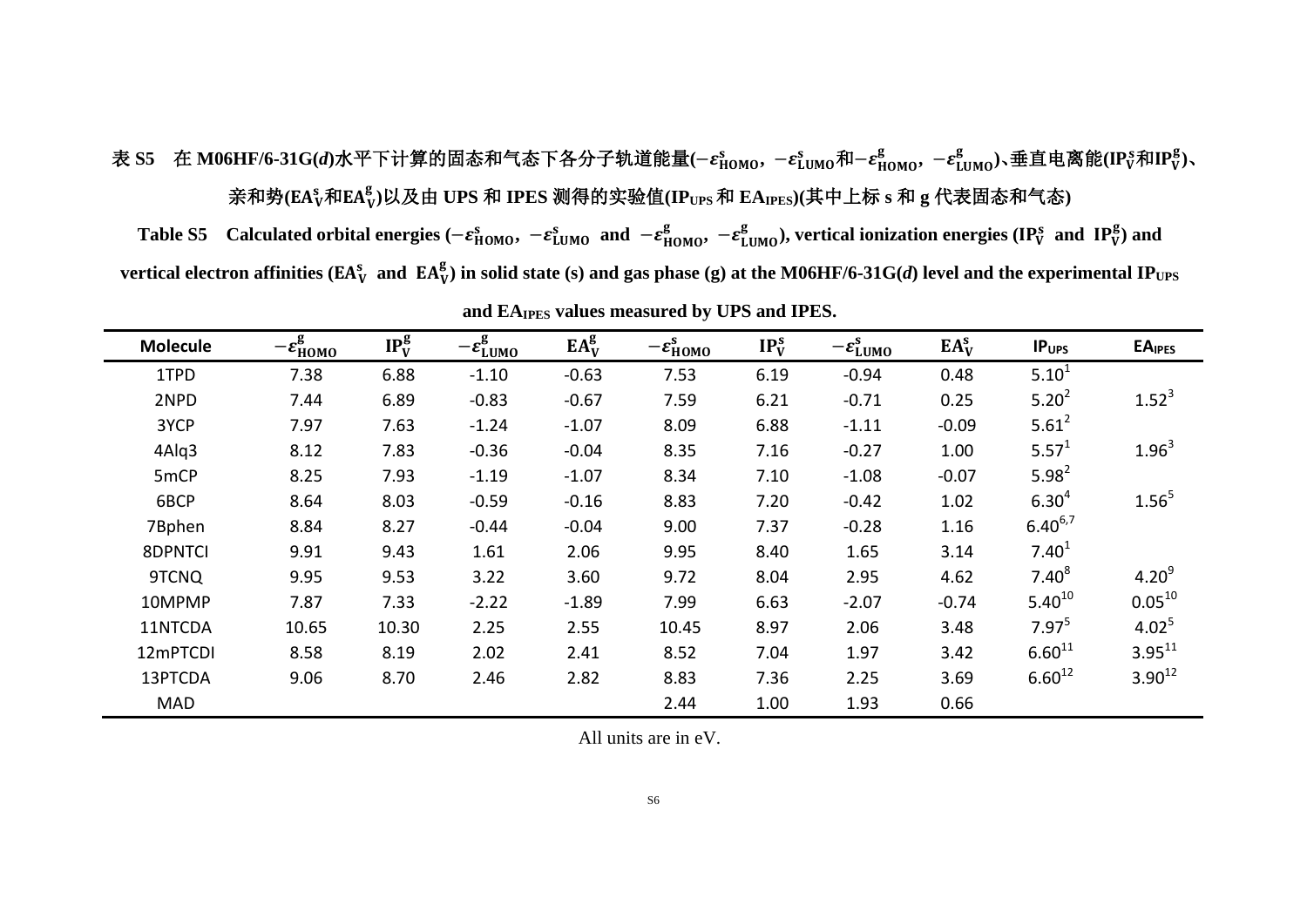## 表 S6 在 CAM-B3LYP/6-31G(*d*)水平下计算的固态和气态下各分子轨道能量(−ε $_{\tt{HOMO}}^{\rm{s}},\,$  −ε $_{\tt{LUMO}}^{\rm{g}}$ , −ε $_{\tt{LUMO}}^{\rm{g}}$ )、垂直电离能(IP $_{\tt{V}}^{\rm{s}}$ 和IP<sub>V</sub>)、亲和势(EA{<sub>V</sub>和EA{<sub>V</sub>)以及由 UPS 和 IPES 测得的实验值(IP<sub>UPS</sub>和 EA<sub>IPES</sub>)(其中上标 s 和 g 代表固态和气态)

Table S6  $-$  Calculated orbital energies ( $-\varepsilon^s_{\rm{HOMO}}, -\varepsilon^s_{\rm{LUMO}}$  and  $-\varepsilon^g_{\rm{HOMO}}, -\varepsilon^g_{\rm{LUMO}}$ ), vertical ionization energies (IP $^s_{\rm{V}}$  and  $-$  IP $^g_{\rm{V}}$ ) and vertical electron affinities ( $EA_V^s$  and  $EA_V^g$ ) in solid state (s) and gas phase (g) at the CAM-B3LYP/6-31G(*d*) level and the experimental

| <b>Molecule</b> | $-\varepsilon_{\underline{HOMO}}^{\overline{g}}$ | $IP_V^g$ | $-\varepsilon_{\underline{\mathsf{LUMO}}}^{\mathsf{g}}$ | $EA_V^g$ | $-\varepsilon_{\text{HOMO}}^{\text{s}}$ | $IP_V^s$ | $-\varepsilon_{\text{LUMO}}^{\text{s}}$ | $EA_V^s$ | IP <sub>UPS</sub> | <b>EA<sub>IPES</sub></b> |
|-----------------|--------------------------------------------------|----------|---------------------------------------------------------|----------|-----------------------------------------|----------|-----------------------------------------|----------|-------------------|--------------------------|
| 1TPD            | 5.91                                             | 6.17     | $-0.40$                                                 | $-0.65$  | 6.02                                    | 5.45     | $-0.29$                                 | 0.39     | $5.10^{1}$        |                          |
| 2NPD            | 5.95                                             | 6.19     | $-0.07$                                                 | $-0.40$  | 6.06                                    | 5.47     | 0.01                                    | 0.47     | $5.20^2$          | $1.52^{3}$               |
| 3YCP            | 6.47                                             | 6.80     | $-0.50$                                                 | $-0.87$  | 6.54                                    | 6.01     | $-0.41$                                 | 0.07     | $5.61^2$          |                          |
| 4Alq3           | 6.49                                             | 6.87     | 0.49                                                    | 0.12     | 6.66                                    | 6.15     | 0.54                                    | 1.11     | $5.57^{1}$        | $1.96^{3}$               |
| 5mCP            | 6.74                                             | 7.12     | $-0.44$                                                 | $-0.85$  | 6.79                                    | 6.28     | $-0.36$                                 | 0.11     | $5.98^{2}$        |                          |
| 6BCP            | 7.04                                             | 7.38     | 0.12                                                    | $-0.22$  | 7.19                                    | 6.51     | 0.24                                    | 0.90     | $6.30^{4}$        | $1.56^{5}$               |
| 7Bphen          | 7.24                                             | 7.62     | 0.30                                                    | $-0.08$  | 7.36                                    | 6.70     | 0.41                                    | 1.07     | $6.40^{6,7}$      |                          |
| 8DPNTCI         | 8.25                                             | 8.67     | 2.28                                                    | 1.85     | 8.24                                    | 7.61     | 2.28                                    | 2.88     | 7.40 <sup>1</sup> |                          |
| 9TCNQ           | 8.47                                             | 8.93     | 3.89                                                    | 3.37     | 8.21                                    | 7.40     | 3.59                                    | 4.34     | $7.40^{8}$        | $4.20^{9}$               |
| 10MPMP          | 6.22                                             | 6.56     | $-1.41$                                                 | $-1.80$  | 6.31                                    | 5.84     | $-1.29$                                 | $-0.76$  | $5.40^{10}$       | $0.05^{10}$              |
| 11NTCDA         | 8.96                                             | 10.83    | 2.92                                                    | 2.33     | 8.75                                    | 9.71     | 2.73                                    | 3.24     | $7.97^{5}$        | $4.02^{5}$               |
| 12mPTCDI        | 7.10                                             | 7.45     | 2.52                                                    | 2.14     | 7.00                                    | 6.27     | 2.43                                    | 3.12     | $6.60^{11}$       | $3.95^{11}$              |
| 13PTCDA         | 7.57                                             | 7.95     | 2.96                                                    | 2.55     | 7.31                                    | 6.59     | 2.73                                    | 3.40     | $6.60^{12}$       | $3.90^{12}$              |
| <b>MAD</b>      |                                                  |          |                                                         |          | 0.84                                    | 0.40     | 1.27                                    | 0.70     |                   |                          |

**IPUPS and EAIPES values measured by UPS and IPES.**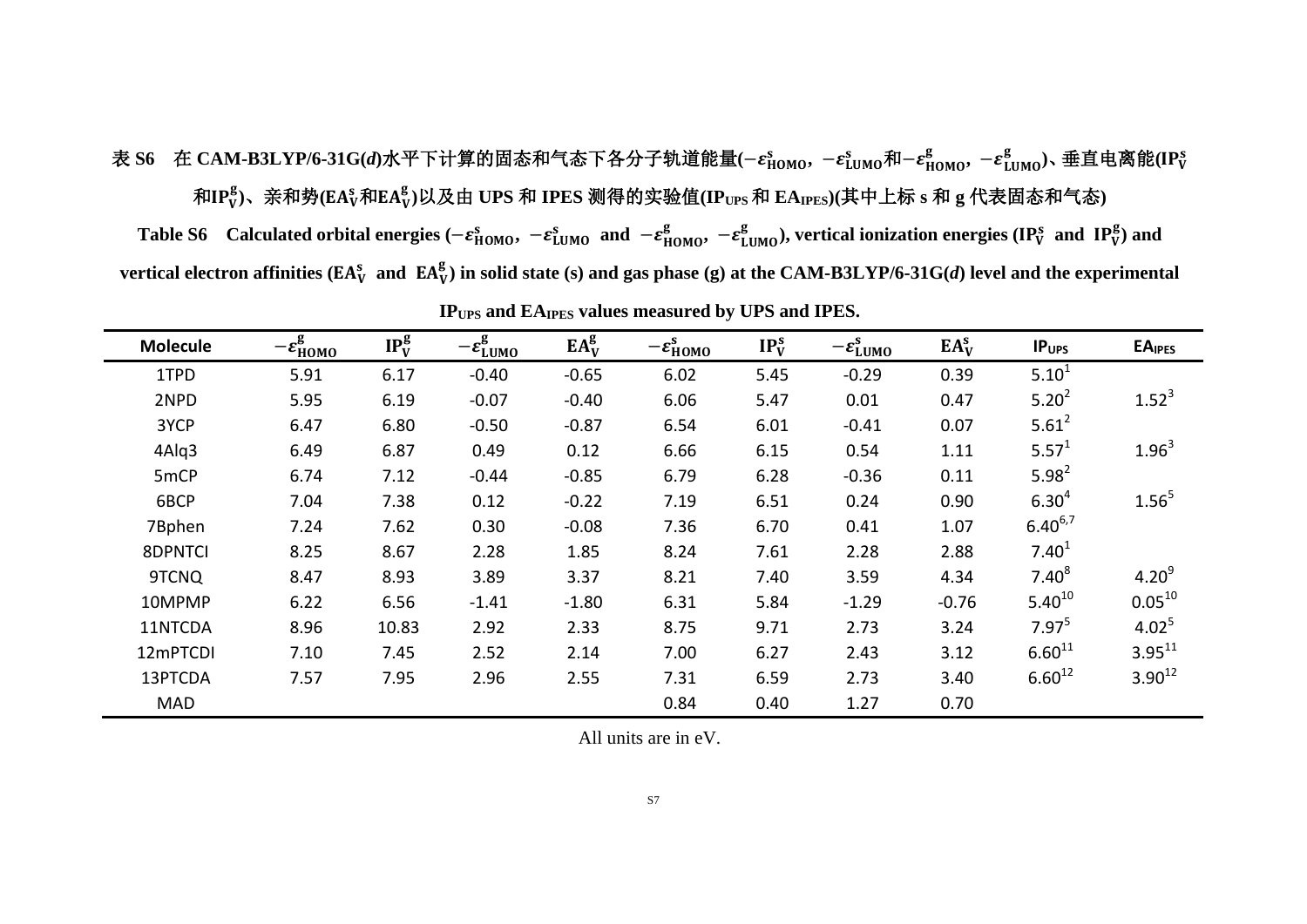表 S7 在 LC-ωPBE/6-31G(*d*)水平下计算的固态和气态下各分子轨道能量(−ε $_{\rm HOMO}^{\rm s}$ , −ε $_{\rm LUMO}^{\rm g}$ 和−ε $_{\rm HOMO}^{\rm g}$ , −ε $_{\rm LUMO}^{\rm g}$ )、垂直电离能(IP $_{\rm V}^{\rm s}$ 和  $\mathbf{IP^g_V}$ )、亲和势( $\mathbf{EA^v_V}$ 和E $\mathbf{A^g_V}$ )以及由 UPS 和 IPES 测得的实验值(IP $_{\text{UPS}}$ 和 E $\mathbf{A_{\text{IPES}}}$ )(其中上标 s 和 g 代表固态和气态)

Table S7  $-$  Calculated orbital energies ( $-\varepsilon^s_{\rm{HOMO}}, -\varepsilon^s_{\rm{LUMO}}$  and  $-\varepsilon^g_{\rm{HOMO}}, -\varepsilon^g_{\rm{LUMO}}$ ), vertical ionization energies (IP $^s_{\rm V}$  and  $-$  IP $^g_{\rm V}$ ) and vertical electron affinities (EA $^s_V$  and EA $^g_V$ ) in solid state (s) and gas phase (g) at the LC-ωPBE/6-31G(*d*) level and the experimental

| <b>Molecule</b> | $-\varepsilon_{\underline{HOMO}}^{\mathrm{g}}$ | $IP^g_V$ | $-\varepsilon_{\underline{\mathsf{LUMO}}}^{\mathrm{g}}$ | $EA_V^g$ | $-\varepsilon_{\text{HOMO}}^{\text{s}}$ | $IP_{V}^{s}$ | $-\varepsilon_{\text{LUMO}}^{\text{s}}$ | $EA_V^s$ | IP <sub>UPS</sub> | <b>EA<sub>IPES</sub></b> |
|-----------------|------------------------------------------------|----------|---------------------------------------------------------|----------|-----------------------------------------|--------------|-----------------------------------------|----------|-------------------|--------------------------|
| 1TPD            | 7.13                                           | 6.69     | $-1.21$                                                 | $-0.61$  | 7.25                                    | 5.97         | $-1.08$                                 | 0.49     | 5.10 <sup>1</sup> |                          |
| 2NPD            | 7.17                                           | 6.68     | $-0.90$                                                 | $-0.65$  | 7.29                                    | 5.96         | $-0.80$                                 | 0.24     | $5.20^2$          | $1.52^{3}$               |
| 3YCP            | 7.70                                           | 7.35     | $-1.32$                                                 | $-1.06$  | 7.79                                    | 6.57         | $-1.21$                                 | $-0.10$  | $5.61^2$          |                          |
| 4Alq3           | 7.70                                           | 7.39     | $-0.34$                                                 | 0.08     | 7.90                                    | 6.70         | $-0.28$                                 | 1.08     | 5.57 <sup>1</sup> | $1.96^{3}$               |
| 5mCP            | 7.99                                           | 7.66     | $-1.25$                                                 | $-1.05$  | 8.06                                    | 6.81         | $-1.16$                                 | $-0.07$  | $5.98^{2}$        |                          |
| 6BCP            | 8.31                                           | 7.67     | $-0.68$                                                 | $-0.12$  | 8.47                                    | 6.80         | $-0.53$                                 | 1.04     | $6.30^{4}$        | $1.56^{5}$               |
| 7Bphen          | 8.52                                           | 7.93     | $-0.50$                                                 | 0.03     | 8.66                                    | 7.00         | $-0.37$                                 | 1.21     | $6.40^{6,7}$      |                          |
| 8DPNTCI         | 9.50                                           | 8.97     | 1.51                                                    | 1.96     | 9.50                                    | 7.91         | 1.52                                    | 3.01     | 7.40 <sup>1</sup> |                          |
| 9TCNQ           | 9.66                                           | 9.11     | 3.19                                                    | 3.63     | 9.40                                    | 7.57         | 2.89                                    | 4.61     | $7.40^{8}$        | $4.20^{9}$               |
| 10MPMP          | 7.48                                           | 7.09     | $-2.34$                                                 | $-1.85$  | 7.59                                    | 6.37         | $-2.20$                                 | $-0.63$  | $5.40^{10}$       | $0.05^{10}$              |
| 11NTCDA         | 10.20                                          | 9.80     | 2.13                                                    | 2.45     | 9.99                                    | 8.46         | 1.94                                    | 3.37     | $7.97^{5}$        | $4.02^{5}$               |
| 12mPTCDI        | 8.24                                           | 7.72     | 1.86                                                    | 2.28     | 8.15                                    | 6.54         | 1.79                                    | 3.28     | $6.60^{11}$       | $3.95^{11}$              |
| 13PTCDA         | 8.70                                           | 8.20     | 2.29                                                    | 2.68     | 8.46                                    | 6.85         | 2.07                                    | 3.55     | $6.60^{12}$       | $3.90^{12}$              |
| <b>MAD</b>      |                                                |          |                                                         |          | 2.08                                    | 0.62         | 2.04                                    | 0.68     |                   |                          |

**IPUPS and EAIPES values measured by UPS and IPES.**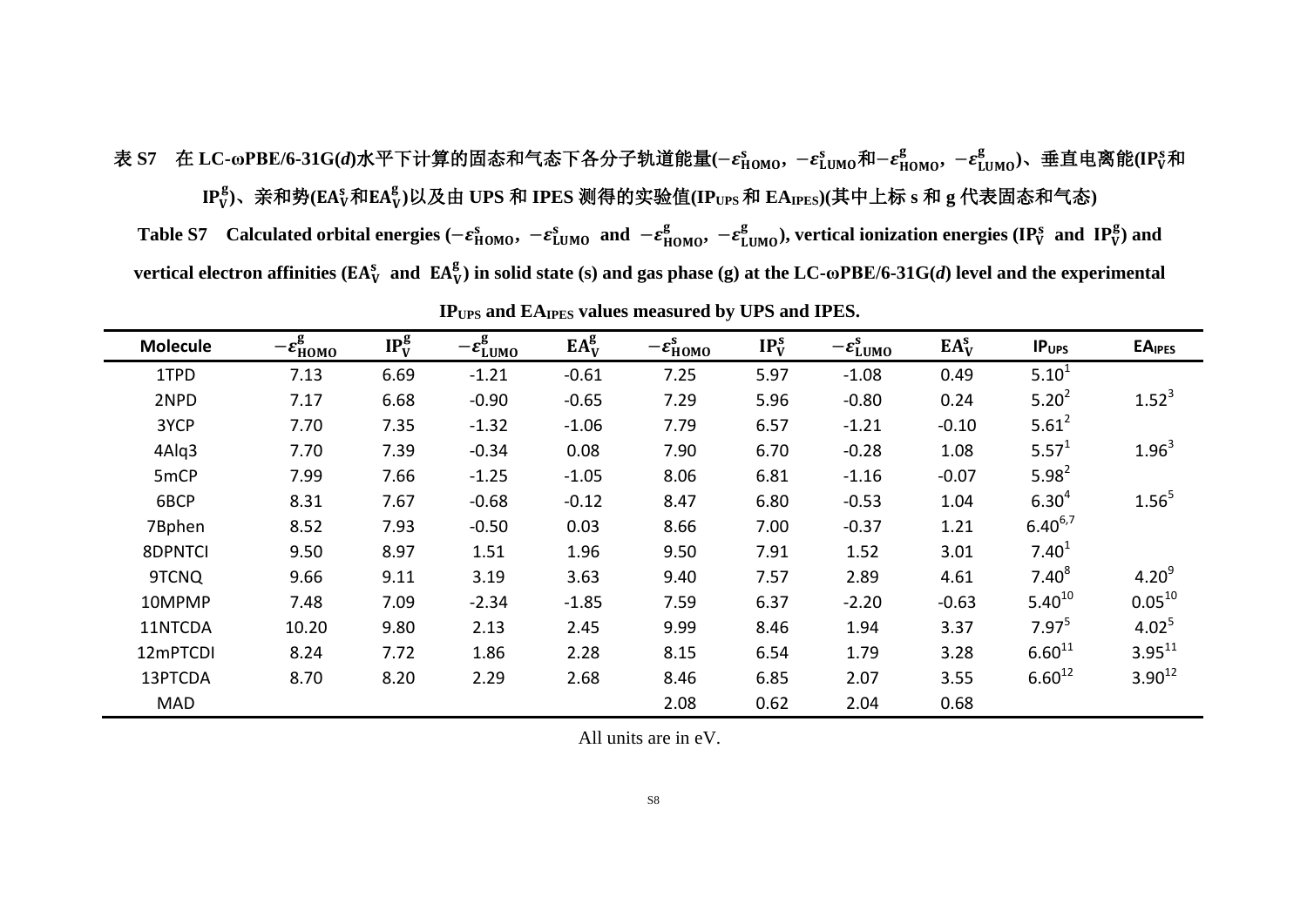## 表 S8 在 ωB97XD/6-31G(*d*)水平下计算的固态和气态下各分子轨道能量(−ε $_{\rm HOMO}^{\rm s}$ , −ε $_{\rm LUMO}^{\rm g}$ 和−ε $_{\rm HOMO}^{\rm g}$ )、垂直电离能(IP $_{\rm V}^{\rm s}$ 和  $\mathbf{IP^g_V}$ )、亲和势( $\mathbf{EA^v_V}$ 和E $\mathbf{A^g_V}$ )以及由 UPS 和 IPES 测得的实验值(IP $_{\text{UPS}}$ 和 E $\mathbf{A_{\text{IPES}}}$ )(其中上标 s 和 g 代表固态和气态)

Table S8  $\;$  Calculated orbital energies ( $-\varepsilon^{\rm s}_{\rm HOMO},\;-\varepsilon^{\rm s}_{\rm LUMO}$  and  $\;-\varepsilon^{\rm g}_{\rm HOMO},\;-\varepsilon^{\rm g}_{\rm LUMO})\rm{,}$  vertical ionization energies (IP $_{\rm V}^{\rm s}$  and  $\;$ IP $_{\rm V}^{\rm g}$ ) and  $\bf v$ ertical electron affinities (EA $^{\rm g}_{\rm V}$  and EA $^{\rm g}_{\rm V}$ ) in solid state (s) and gas phase (g) at the ωB97XD/6-31G(*d*) level and the experimental IP<sub>UPS</sub>

| <b>Molecule</b> | $-\varepsilon_{\text{HOMO}}^{\text{g}}$ | $IP^g_V$ | $-\varepsilon_{\underline{\rm LUMO}}^{\rm g}$ | $EA_V^g$ | $-\varepsilon_{\text{HOMO}}^{\text{s}}$ | $IP_{V}^{s}$ | $-\varepsilon_{\text{LUMO}}^{\text{s}}$ | $EA_V^s$ | IP <sub>UPS</sub> | <b>EA<sub>IPES</sub></b> |
|-----------------|-----------------------------------------|----------|-----------------------------------------------|----------|-----------------------------------------|--------------|-----------------------------------------|----------|-------------------|--------------------------|
| 1TPD            | 6.49                                    | 6.30     | $-0.93$                                       | $-0.68$  | 6.60                                    | 5.58         | $-0.81$                                 | 0.39     | $5.10^{1}$        |                          |
| 2NPD            | 6.53                                    | 6.31     | $-0.62$                                       | $-0.57$  | 6.65                                    | 5.60         | $-0.53$                                 | 0.32     | $5.20^2$          | $1.52^{3}$               |
| 3YCP            | 7.06                                    | 6.92     | $-1.05$                                       | $-0.99$  | 7.14                                    | 6.15         | $-0.94$                                 | $-0.04$  | $5.61^2$          |                          |
| 4Alq3           | 7.08                                    | 6.98     | $-0.07$                                       | 0.06     | 7.26                                    | 6.28         | $-0.01$                                 | 1.07     | $5.57^{1}$        | $1.96^{3}$               |
| 5mCP            | 7.33                                    | 7.25     | $-0.98$                                       | $-0.97$  | 7.40                                    | 6.42         | $-0.90$                                 | 0.00     | $5.98^{2}$        |                          |
| 6BCP            | 7.64                                    | 7.42     | $-0.41$                                       | $-0.22$  | 7.80                                    | 6.56         | $-0.27$                                 | 0.92     | $6.30^{4}$        | $1.56^{5}$               |
| 7Bphen          | 7.84                                    | 7.67     | $-0.23$                                       | $-0.08$  | 7.97                                    | 6.76         | $-0.11$                                 | 1.09     | $6.40^{6,7}$      |                          |
| 8DPNTCI         | 8.85                                    | 8.71     | 1.76                                          | 1.88     | 8.85                                    | 7.68         | 1.78                                    | 2.91     | 7.40 <sup>1</sup> |                          |
| 9TCNQ           | 9.03                                    | 8.96     | 3.42                                          | 3.43     | 8.77                                    | 7.44         | 3.12                                    | 4.41     | $7.40^{8}$        | $4.20^{9}$               |
| 10MPMP          | 6.79                                    | 6.67     | $-1.98$                                       | $-1.85$  | 6.89                                    | 5.95         | $-1.85$                                 | $-0.77$  | $5.40^{10}$       | $0.05^{10}$              |
| 11NTCDA         | 9.57                                    | 10.94    | 2.41                                          | 2.37     | 9.37                                    | 9.82         | 2.22                                    | 3.28     | 7.97 <sup>5</sup> | $4.02^{5}$               |
| 12mPTCDI        | 7.68                                    | 7.52     | 2.04                                          | 2.17     | 7.59                                    | 6.35         | 1.96                                    | 3.15     | $6.60^{11}$       | $3.95^{11}$              |
| 13PTCDA         | 8.15                                    | 8.02     | 2.48                                          | 2.58     | 7.91                                    | 6.67         | 2.25                                    | 3.44     | $6.60^{12}$       | $3.90^{12}$              |
| <b>MAD</b>      |                                         |          |                                               |          | 1.44                                    | 0.48         | 1.78                                    | 0.72     |                   |                          |

**and EAIPES values measured by UPS and IPES.**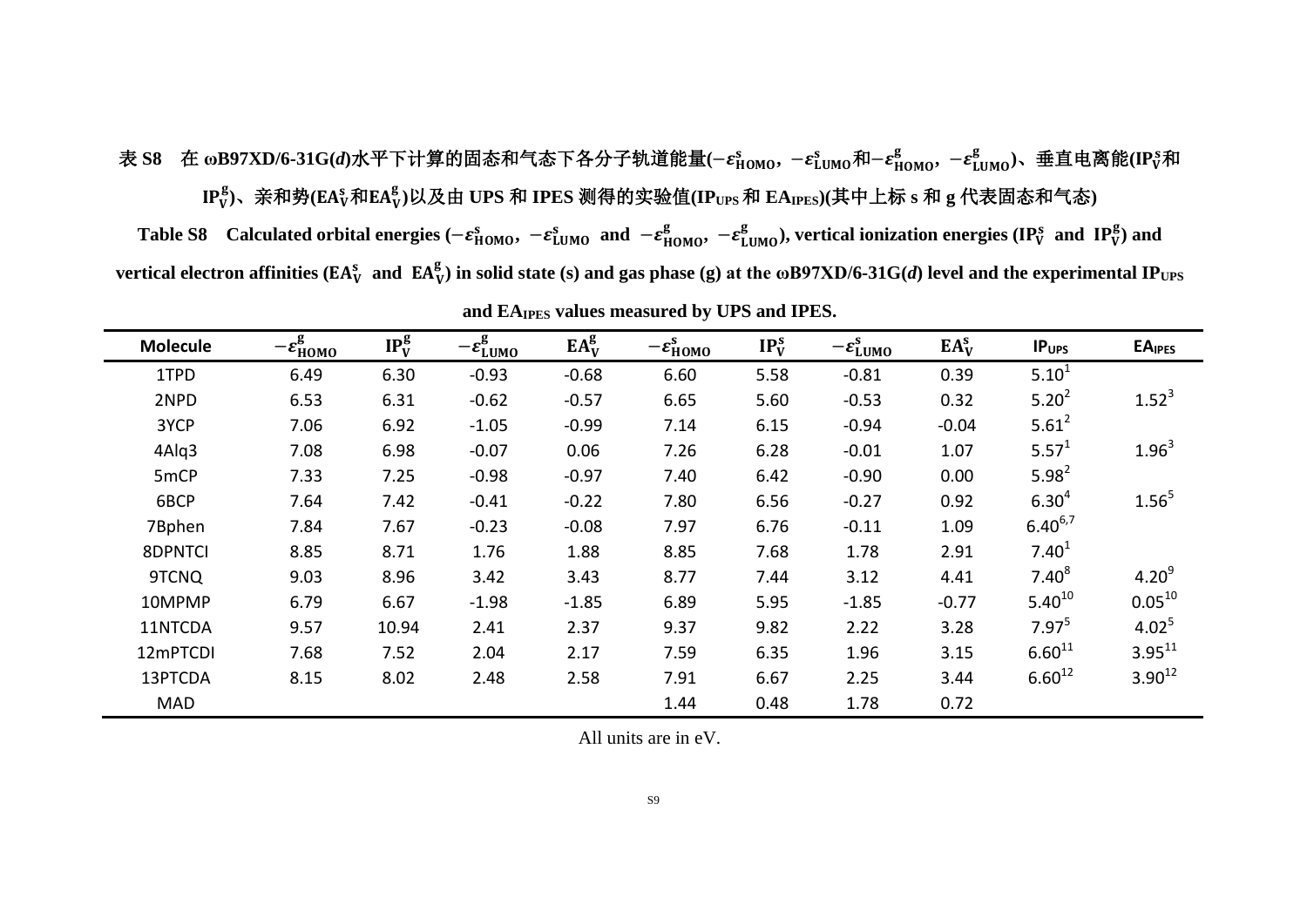## 表 S9 在 HF/6-31G(*d*)水平下计算的固态和气态下各分子轨道能量(−ε $_{\rm{HOMO}}^{\rm{s}},\,$ −ε $_{\rm{LUMO}}^{\rm{g}}$ 和−ε $_{\rm{HOMO}}^{\rm{g}},\,$ −ε $_{\rm{LUMO}}^{\rm{g}}$ )、垂直电离能(IP $_{\rm{V}}^{\rm{s}}$ AlIP $_{\rm{V}}^{\rm{g}}$ )、 亲和势**(** 和 **)**以及由 **UPS** 和 **IPES** 测得的实验值**(IPUPS**和 **EAIPES)(**其中上标 **s** 和 **g** 代表固态和气态**)**

Table S9  $-$  Calculated orbital energies ( $-\varepsilon_{\rm{HOMO}}^{\rm{s}}, -\varepsilon_{\rm{LUMO}}^{\rm{g}}$  and  $- \varepsilon_{\rm{HOMO}}^{\rm{g}}, -\varepsilon_{\rm{LUMO}}^{\rm{g}}$ ), vertical ionization energies (IP $_{\rm{V}}^{\rm{s}}$  and  $-$  IP $_{\rm{V}}^{\rm{g}}$ ) and  $v$ ertical electron affinities (EA $^s_V$  and  $EA^g_V$ ) in solid state (s) and gas phase (g) at the HF/6-31G(*d*) level and the experimental IP<sub>UPS</sub> and

| <b>Molecule</b> | $-\varepsilon_{\underline{\text{HOMO}}}^{\text{g}}$ | $IP_V^g$ | $-\varepsilon_{\underline{\text{LUMO}}}^{\text{g}}$ | $EA_v^g$ | $-\varepsilon_{\text{HOMO}}^{\text{s}}$ | $IP_{V}^{s}$ | $-\varepsilon_{\text{LUMO}}^{\text{s}}$ | $EA_V^s$ | IP <sub>UPS</sub> | <b>EA<sub>IPES</sub></b> |
|-----------------|-----------------------------------------------------|----------|-----------------------------------------------------|----------|-----------------------------------------|--------------|-----------------------------------------|----------|-------------------|--------------------------|
| 1TPD            | 6.61                                                | 5.87     | $-2.79$                                             | $-1.61$  | 6.73                                    | 5.05         | $-2.66$                                 | $-0.47$  | $5.10^{1}$        |                          |
| 2NPD            | 6.64                                                | 5.81     | $-2.47$                                             | $-2.01$  | 6.77                                    | 5.01         | $-2.37$                                 | $-1.11$  | $5.20^2$          | $1.52^{3}$               |
| 3YCP            | 7.21                                                | 6.03     | $-2.75$                                             | $-2.09$  | 7.30                                    | 5.25         | $-2.65$                                 | $-1.13$  | $5.61^2$          |                          |
| 4Alq3           | 7.24                                                | 6.81     | $-1.85$                                             | $-1.22$  | 7.45                                    | 6.12         | $-1.80$                                 | 0.57     | $5.57^{1}$        | $1.96^{3}$               |
| 5mCP            | 7.48                                                | 6.32     | $-2.74$                                             | $-2.10$  | 7.55                                    | 5.48         | $-2.65$                                 | $-1.12$  | $5.98^{2}$        |                          |
| 6BCP            | 7.56                                                | 6.31     | $-2.22$                                             | $-1.08$  | 7.73                                    | 5.40         | $-2.05$                                 | 0.10     | $6.30^{4}$        | $1.56^{5}$               |
| 7Bphen          | 7.76                                                | 6.49     | $-2.10$                                             | $-0.94$  | 7.91                                    | 5.53         | $-1.97$                                 | 0.27     | $6.40^{6,7}$      |                          |
| 8DPNTCI         | 9.11                                                | 7.95     | 0.29                                                | 1.13     | 9.09                                    | 6.86         | 0.25                                    | 2.14     | 7.40 <sup>1</sup> |                          |
| 9TCNQ           | 9.36                                                | 7.41     | 1.98                                                | 2.95     | 9.09                                    | 5.82         | 1.64                                    | 3.87     | $7.40^{8}$        | $4.20^{9}$               |
| 10MPMP          | 7.23                                                | 6.33     | $-3.82$                                             | $-2.80$  | 7.33                                    | 5.60         | $-3.69$                                 | $-1.57$  | $5.40^{10}$       | $0.05^{10}$              |
| 11NTCDA         | 9.86                                                | 8.75     | 0.92                                                | 1.65     | 9.60                                    | 7.39         | 0.68                                    | 2.51     | $7.97^{5}$        | 4.02 <sup>5</sup>        |
| 12mPTCDI        | 7.66                                                | 6.00     | 0.68                                                | 1.48     | 7.53                                    | 4.74         | 0.56                                    | 2.42     | $6.60^{11}$       | $3.95^{11}$              |
| 13PTCDA         | 8.15                                                | 6.41     | 1.13                                                | 1.92     | 7.86                                    | 4.99         | 0.84                                    | 2.70     | $6.60^{12}$       | $3.90^{12}$              |
| <b>MAD</b>      |                                                     |          |                                                     |          | 1.57                                    | 0.75         | 3.42                                    | 1.46     |                   |                          |

**EAIPES values measured by UPS and IPES.**